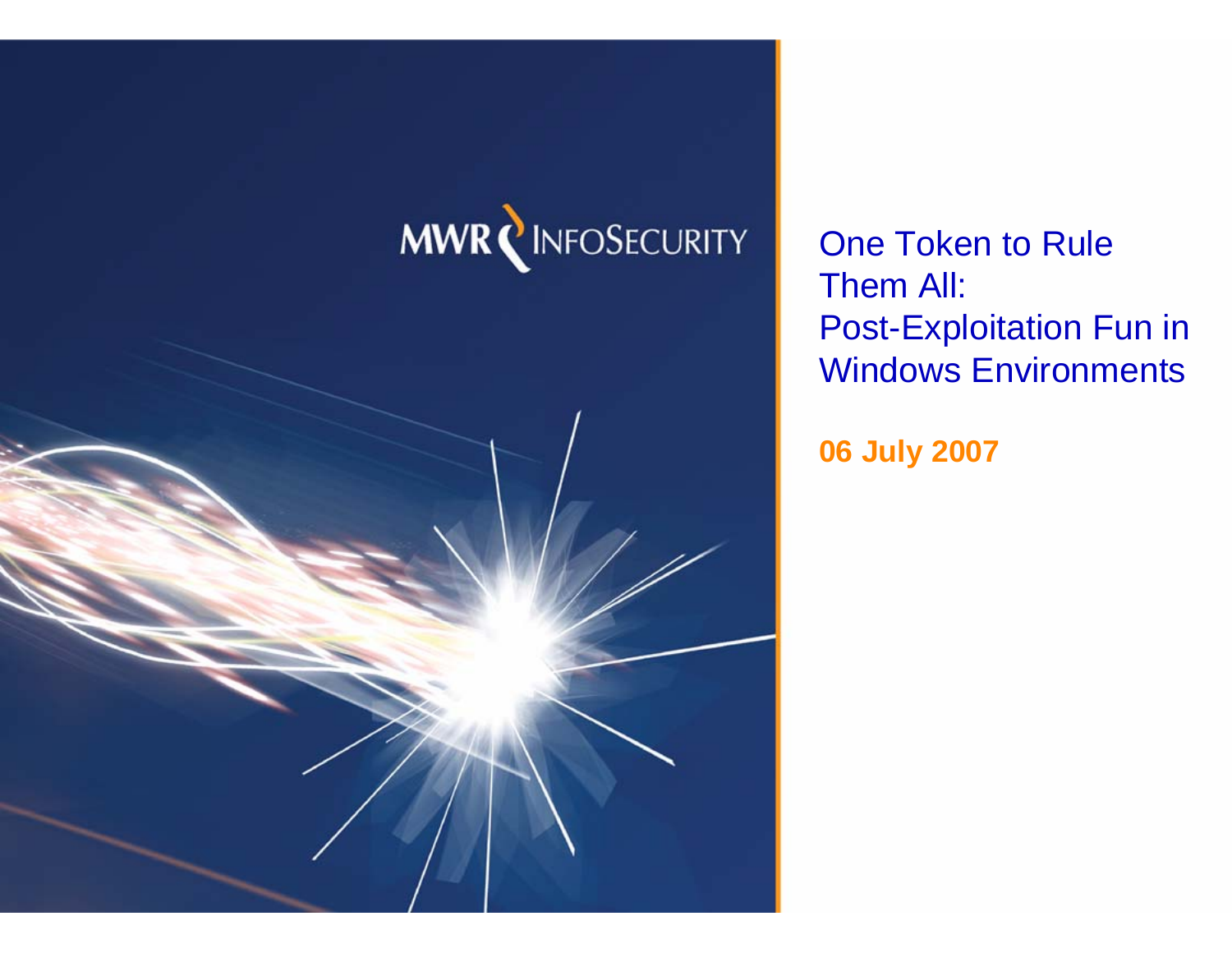

The Increasing Importance of Post-Exploitation

- Microsoft Technology is Pervasive
- Security has improved significantly since their Trustworthy Computing Initiative
- Consequently, Post-Exploitation has become increasingly important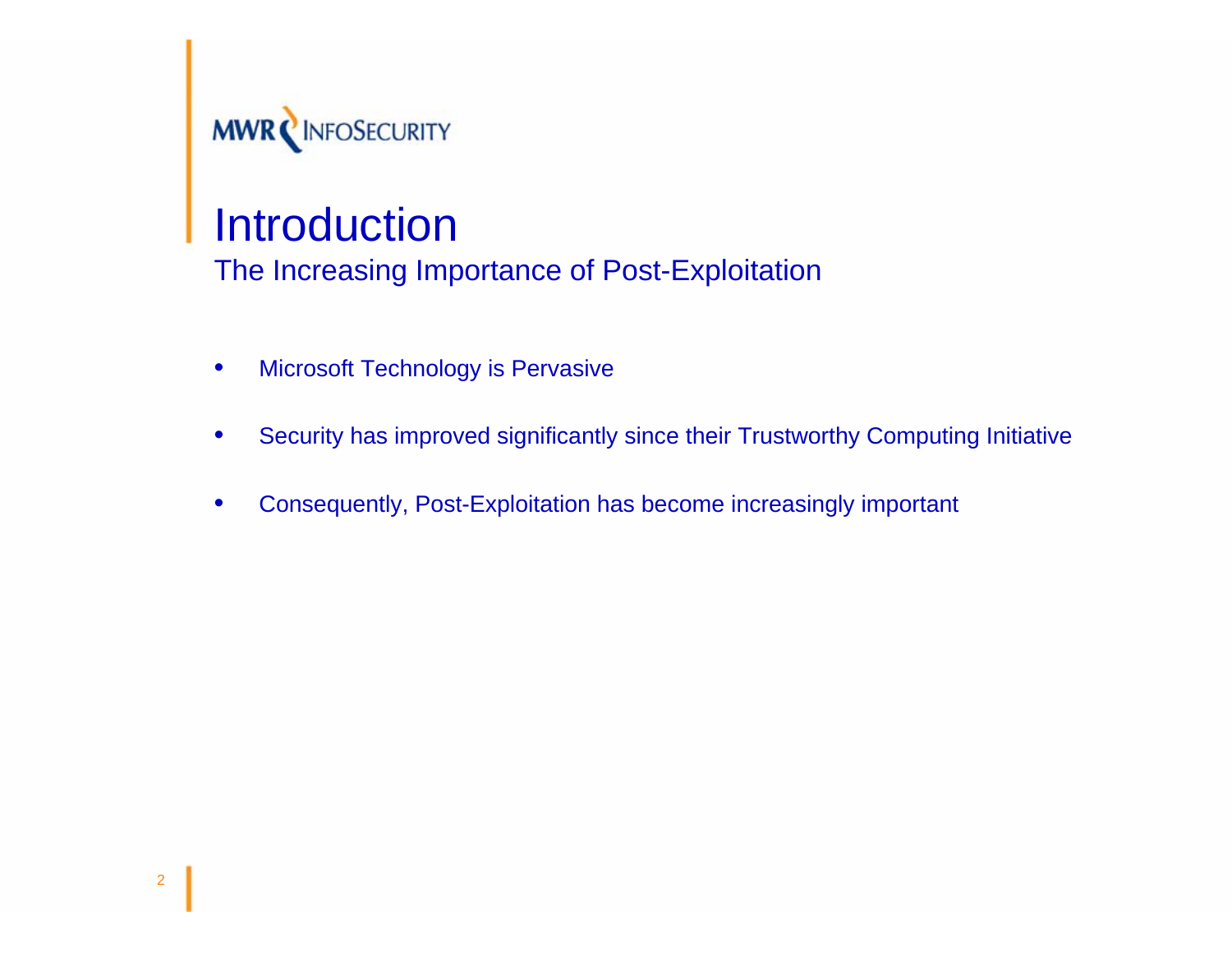

The Potential for Token Abuse for Post-Exploitation

- This has been addressed to some extent. Metasploit is a good example
- From a penetration tester's perspective, not much has been done with windows access tokens
- They are integral to Microsoft's whole concept of single sign-on within an active directory environment
- Difficult to convince clients of the importance of keeping their administrators' desktops as secure as their servers etc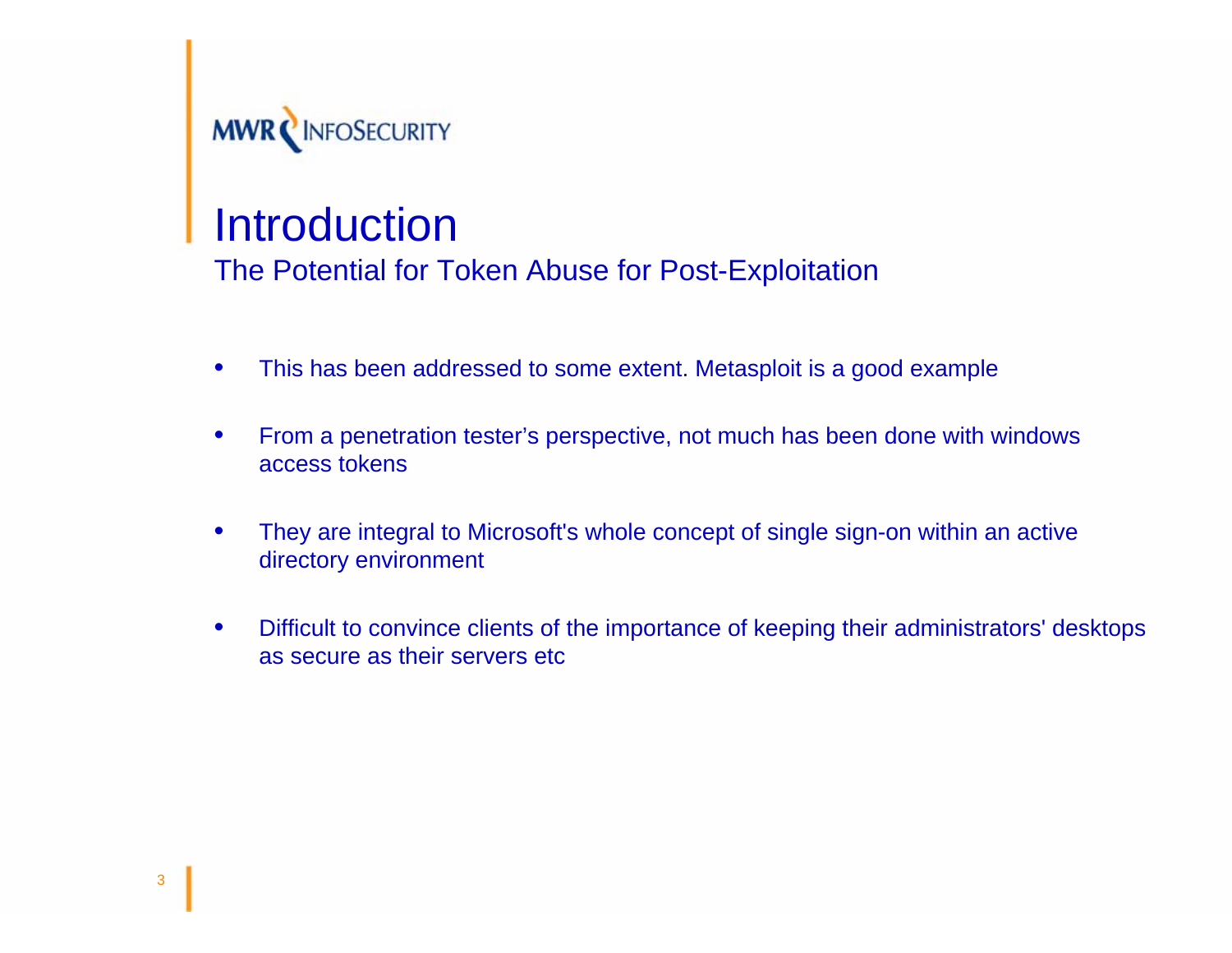

### Windows Access Tokens: An Overview

- Not well understood
- Processes have a primary token associated which dictates their privileges
- Threads by default use this but can impersonate other users temporarily through impersonation tokens
- Tokens have four different security levels (delegation most interesting) :
	- o Anonymous
	- o Identification
	- o Impersonation
	- o Delegation
- Interactive logons result in delegation level tokens being created
- Non-interactive logons normally result in impersonation level tokens, but can produce delegation tokens if a service is trusted for delegation e.g. EFS file server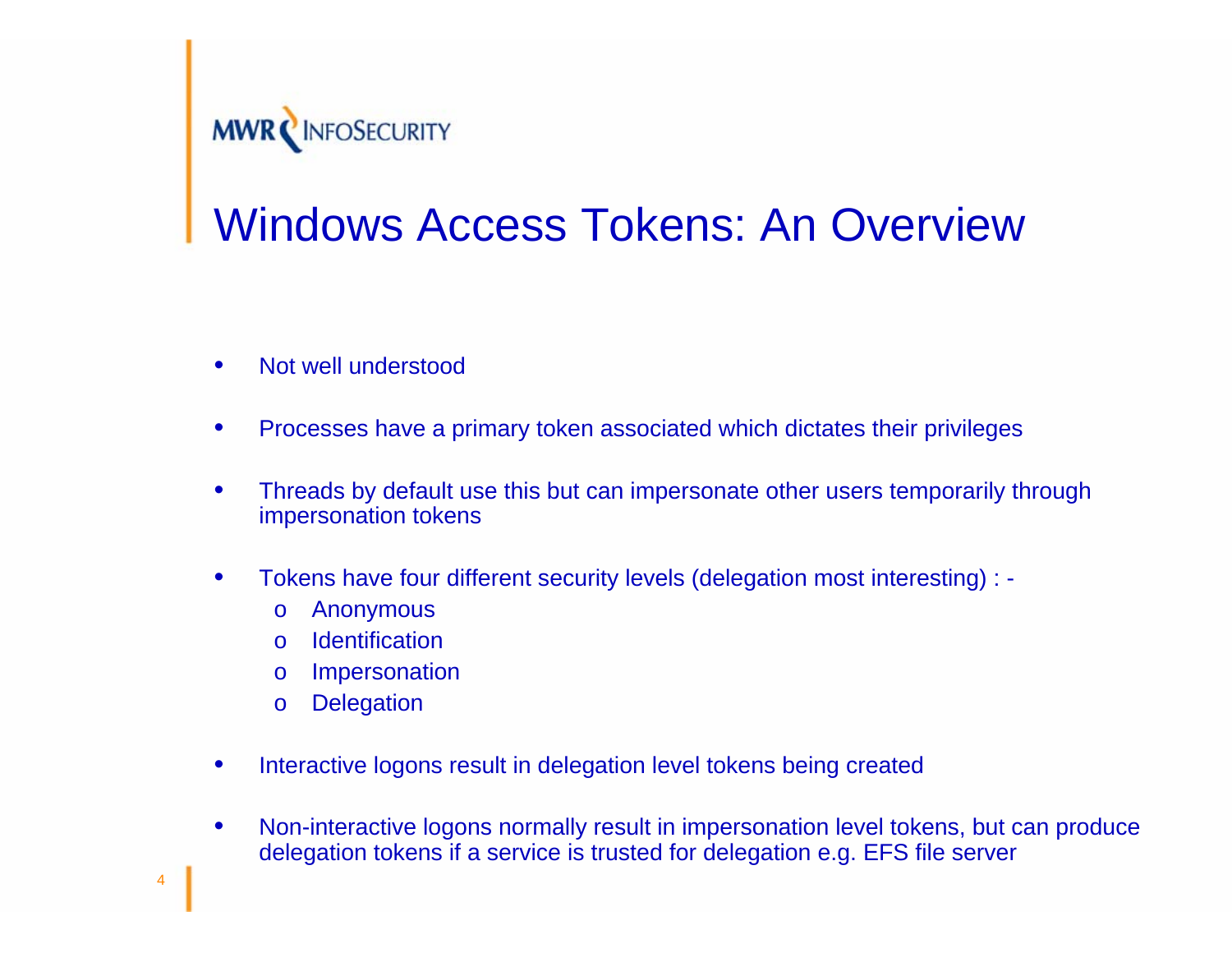

#### Token Abuse

- Tokens may be present on compromised systems that allow privilege escalation of some sort
- Domain Privilege Escalation
	- o If domain user tokens are available then other systems may be accessible using these
	- o e.g. compromising a DBA's workstation might allow his token to be used to gain access to sensitive database servers that are secure from direct compromise
- Local Privilege Escalation
	- o Under some circumstances, presence of impersonation level tokens may allow local privilege escalation
	- o compromising an SQL Server instance running as an unprivileged service account. If an administrator connects using windows authentication then their access token can be used to escalate privileges to local Administrator.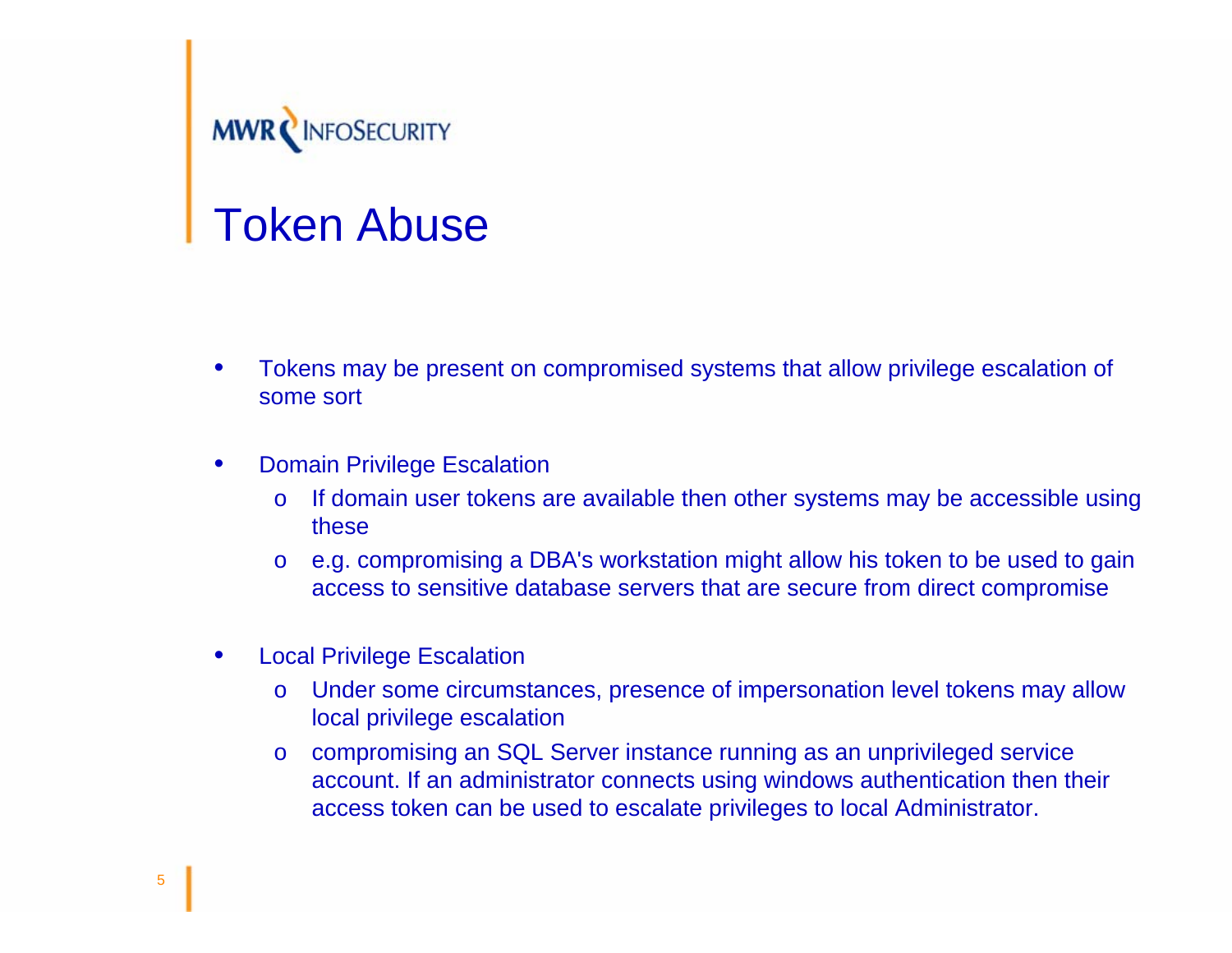

### Requirements From a Penetration Tester's **Perspective**

- Enumerate available tokens from a compromised system
- Perform common post-exploitation tasks using specific tokens
	- o Execute processes
	- o Force remote connections in order to capture challenge/response LANMAN/NTLM hashes
	- o Add a user to a host, a user to a group etc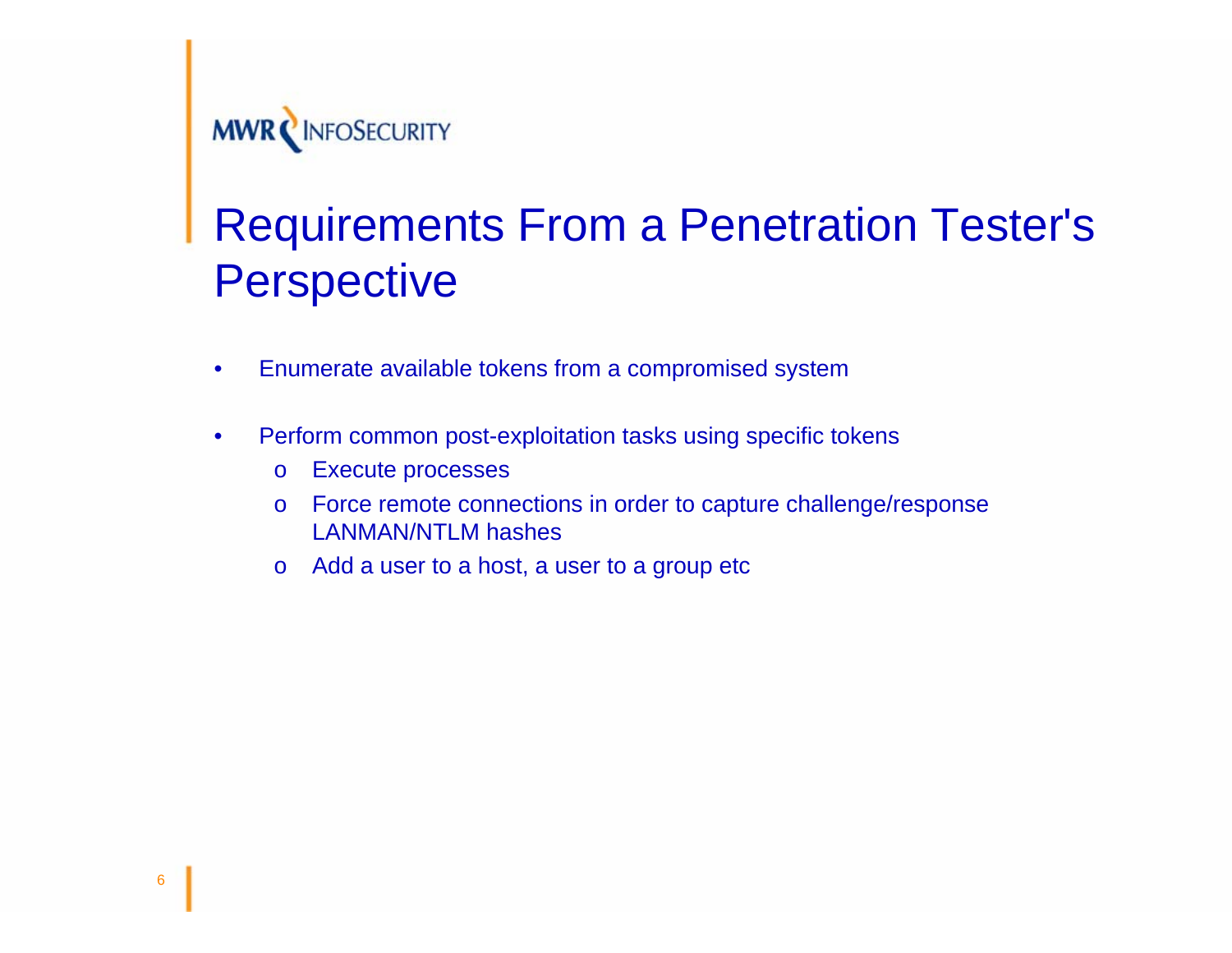

### **Introducing Incognito** An Overview

- Why the name?
	- o Because it allows you to assume another's identity
- Functionality
	- o List available tokens by unique username or group
	- o Create processes with a specified token e.g. cmd.exe
	- o Snarf challenge/response hashes of all tokens
	- o Attempt to add a user to a host with all tokens
	- o Attempt to add a user to a group on a host with all tokens
	- o Can be used remotely with communication over named pipes (pwdump style)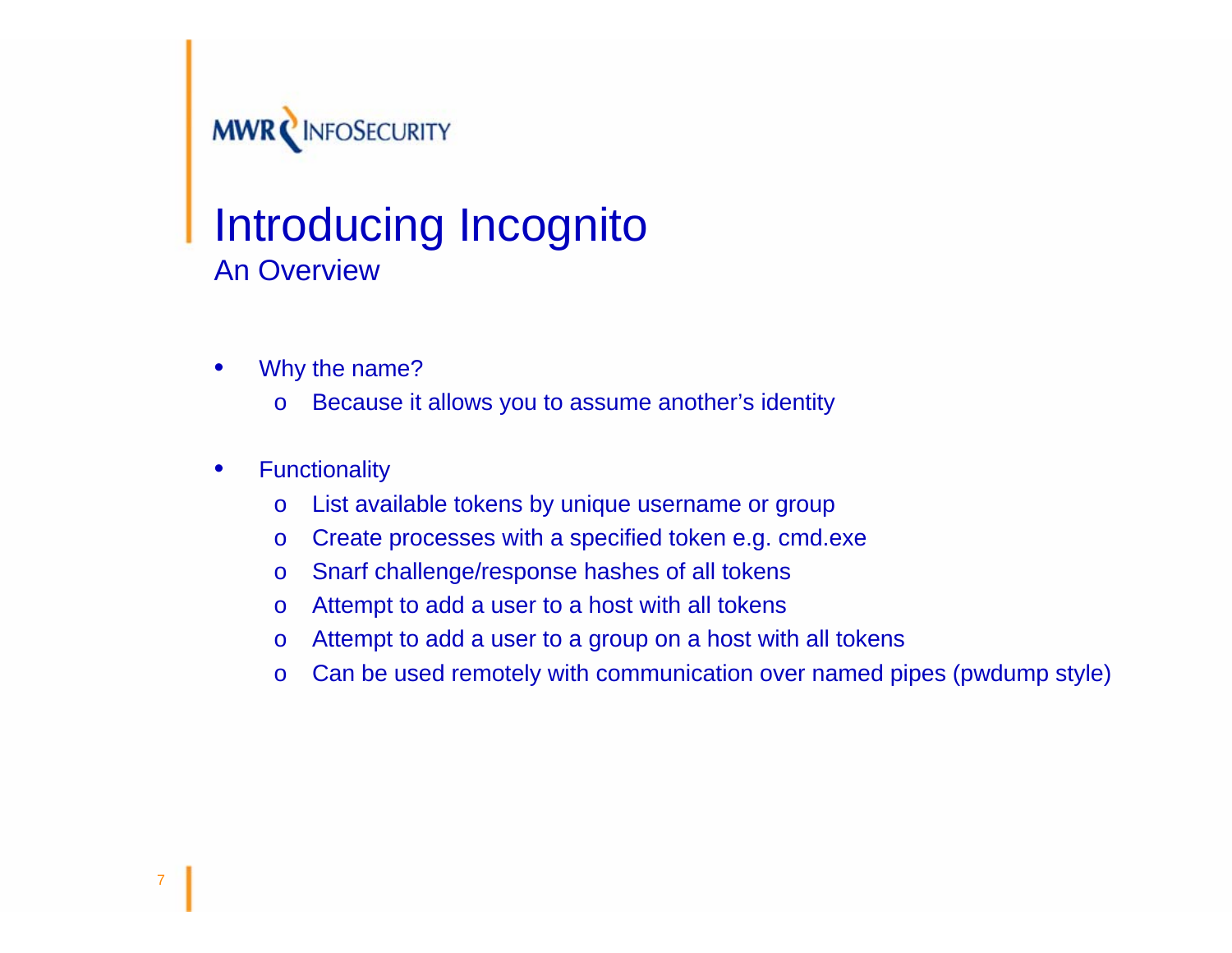

# MWRCINFOSECURITY<br>Introducing Incognito Enumerating Tokens

• Uses NtQuerySystemInformation() API call to enumerate all handles on the system

NTSTATUS WINAPI NtQuerySystemInformation( SYSTEM\_INFORMATION\_CLASS *SystemInformationClass*, PVOID *SystemInformation*, ULONG *SystemInformationLength*, PULONG *ReturnLength* );

• NtQueryObject() API call is then used to determine which handles are access tokens

NTSTATUS NtQueryObject( HANDLE *Handle*, OBJECT\_INFORMATION\_CLASS *ObjectInformationClass*, PVOID *ObjectInformation*, ULONG *ObjectInformationLength*, PULONG *ReturnLength* );

• Various other API calls, such as GetTokenInformation() and LookupAccountSid() are then used to discover information about the tokens such as the username and groups associated and security level (impersonation, delegation etc)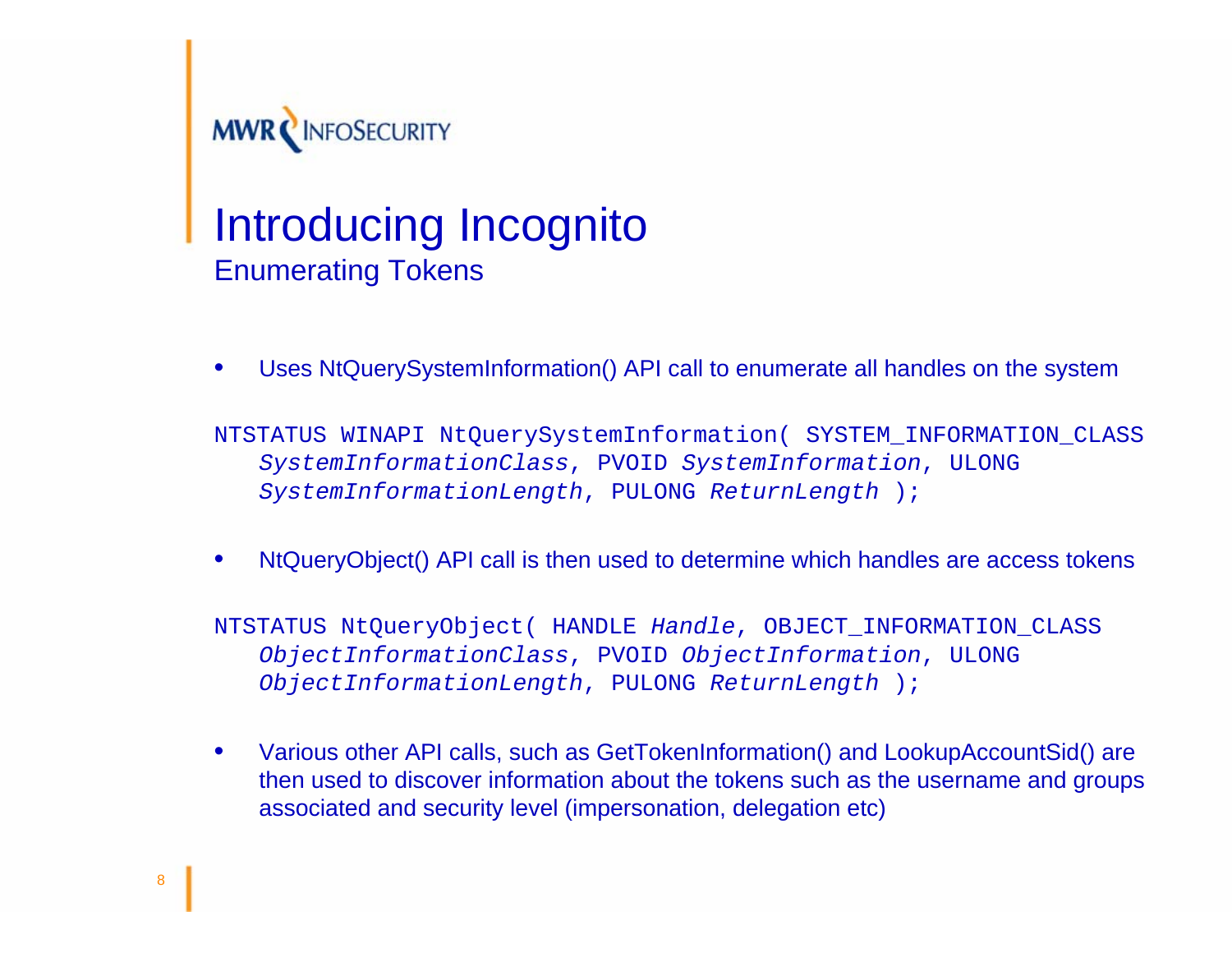

#### Introducing Incognito Enumerating Tokens

[\*] Enumerating tokens<br>[\*] Listing unique users found... **Delegation Tokens Available** \_vmware\_user\_ **TYNLOCAL SERUICE** AUTHORITYNNETWORK SERUICE **AUTHORITY\SYSTEM Impersonation Tokens Available** ------------**NT AUTHORITY\ANONYMOUS LOGON** [\*] Service shutdown detected. Service executable file deleted [\*] Deleting service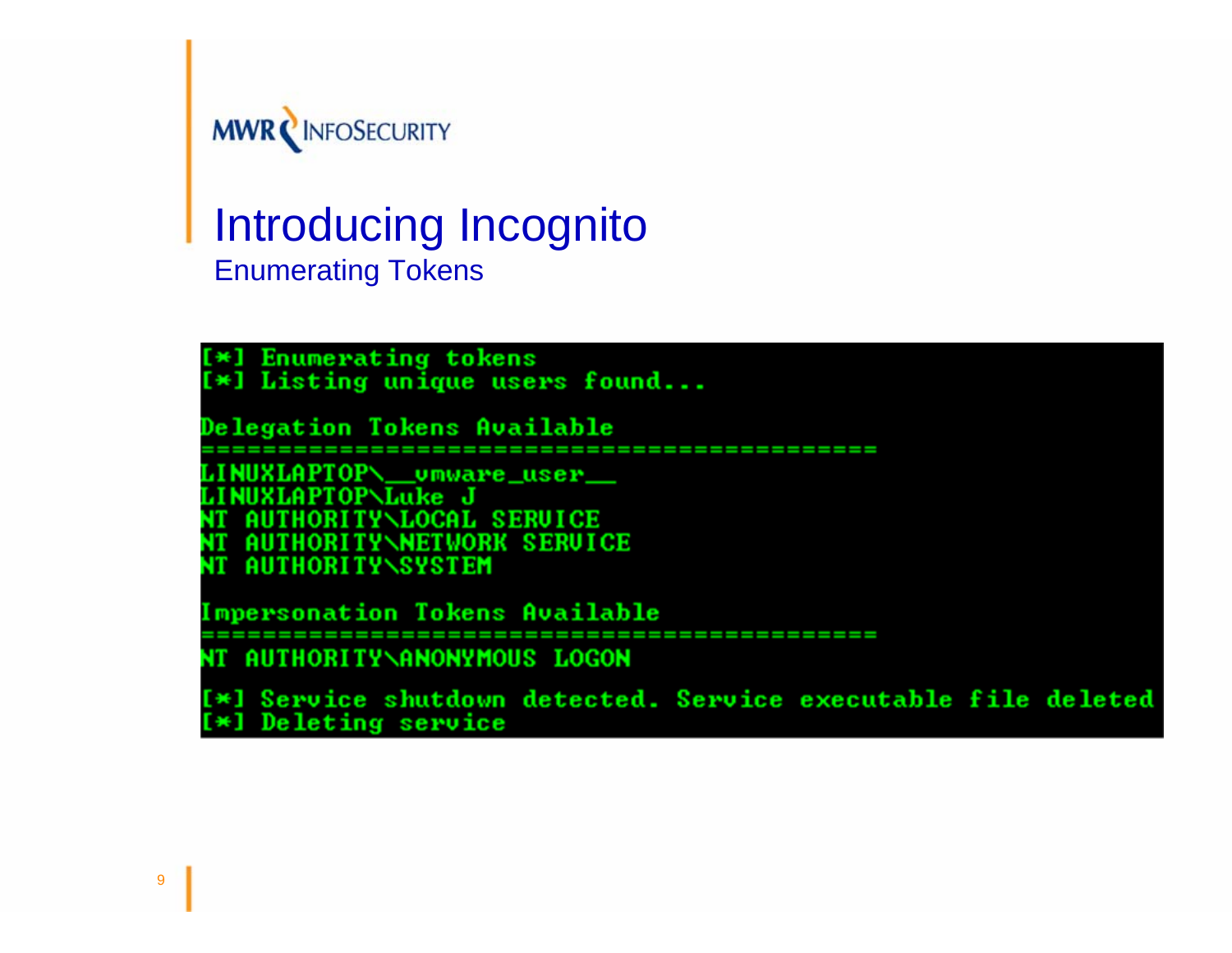

### Introducing Incognito Creating Processes

- Processes can be created using tokens present on the system, which is implemented via the CreateProcessAsUser() API call, which allows a token handle to be specified.
- BOOL WINAPI CreateProcessAsUser( HANDLE *hToken*, LPCTSTR *lpApplicationName*, LPTSTR *lpCommandLine*, LPSECURITY\_ATTRIBUTES *lpProcessAttributes*, LPSECURITY\_ATTRIBUTES *lpThreadAttributes*, BOOL *bInheritHandles*, DWORD *dwCreationFlags*, LPVOID *lpEnvironment*, LPCTSTR *lpCurrentDirectory*, LPSTARTUPINFO *lpStartupInfo*, LPPROCESS\_INFORMATION *lpProcessInformation* );
- This is a useful post-exploitation feature. A common example would be to create a new instance of cmd.exe to gain access to a command shell running under the context of the specified token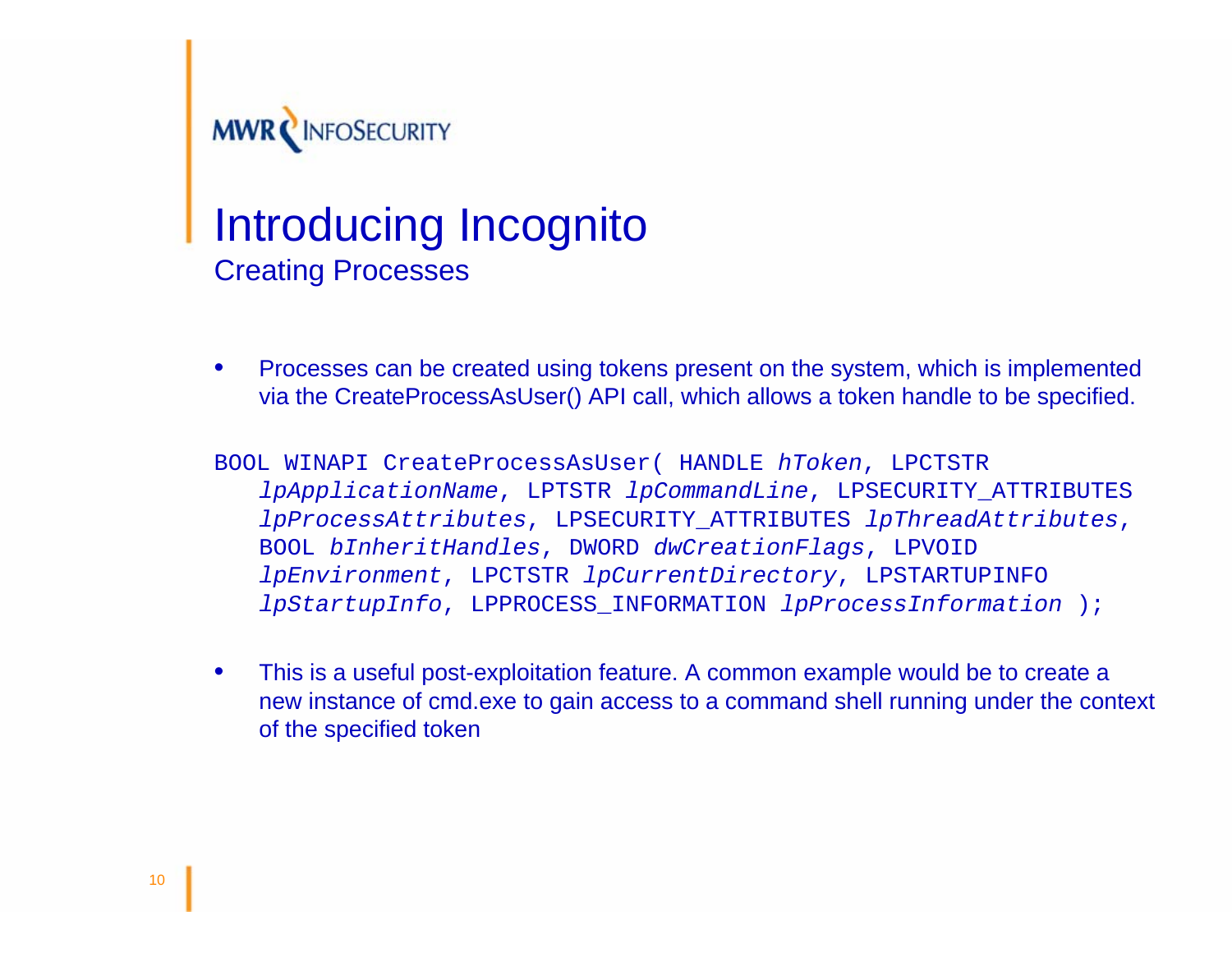

#### Introducing Incognito Creating Processes

[\*] Enumerating tokens (\*) Enumerating tokens<br>[\*] Searching for availability of requested token<br>[+] Requested token found<br>[\*] Delegation token available<br>[\*] Attempting to create new child process and communicate via anonymous pipe Microsoft Windows XP [Version 5.1.2600] (C) Copyright 1985-2001 Microsoft Corp. :\WINDOWS\sustem32>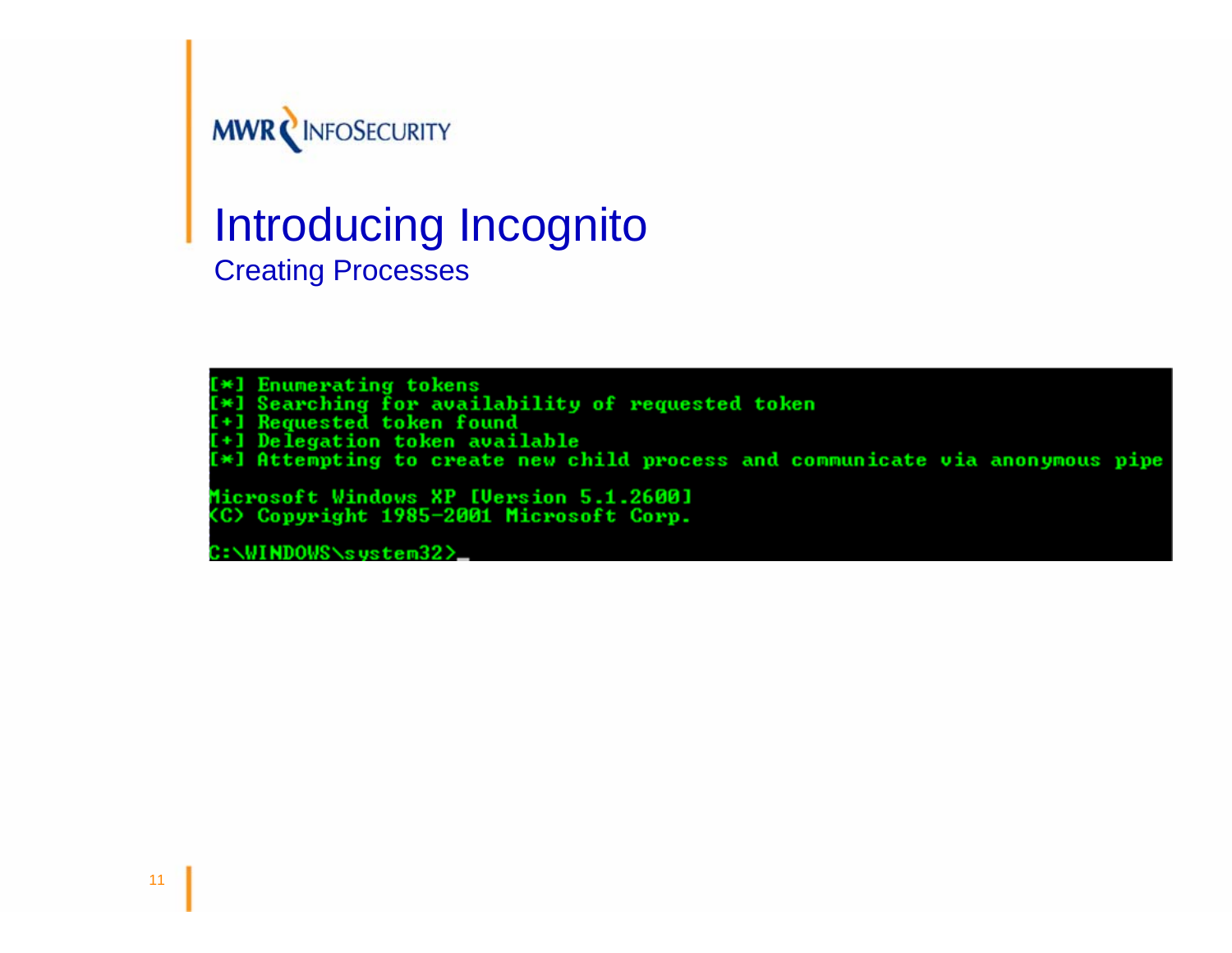

# MWRCINFOSECURITY<br>Introducing Incognito Snarfing Hashes

• With the aid of a sniffer, LANMAN/NTLM challenge response hashes can be snarfed by forcing connections to remote servers with delegation level tokens. This makes use of the WNetAddConnection2() API call and iterates through all available tokens

DWORD WNetAddConnection2( LPNETRESOURCE *lpNetResource*, LPCTSTR *lpPassword*, LPCTSTR *lpUsername*, DWORD *dwFlags* );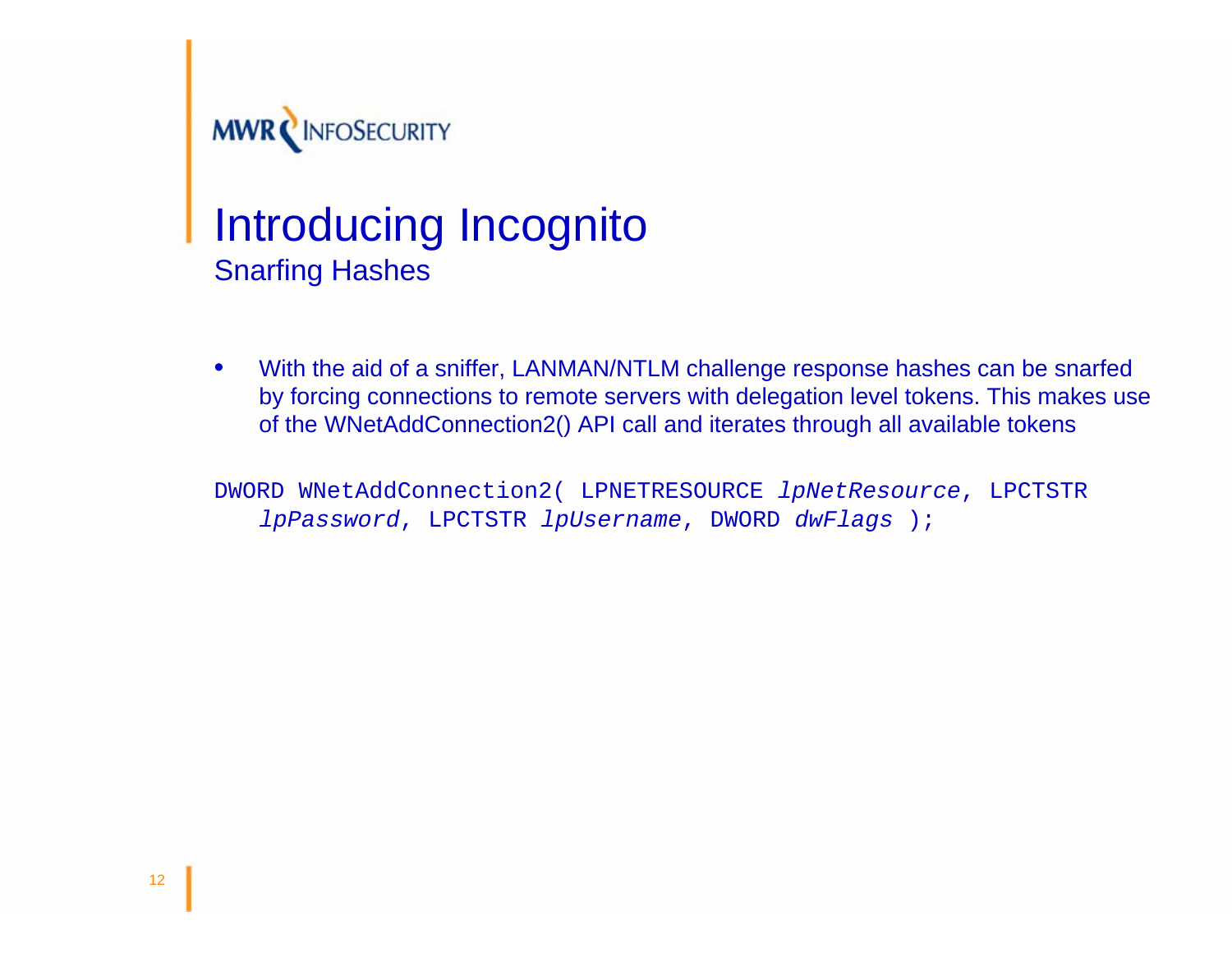

### Introducing Incognito Adding Users to Hosts

- Incognito can use the Network Management set of API calls to perform some common user and group management operations.
- The NetUserAdd(), NetGroupAddUser() and NetLocalGroupAddMembers() API calls allow users to be added to hosts, users to be added to global groups on hosts and users to be added to localgroups on hosts, respectively.

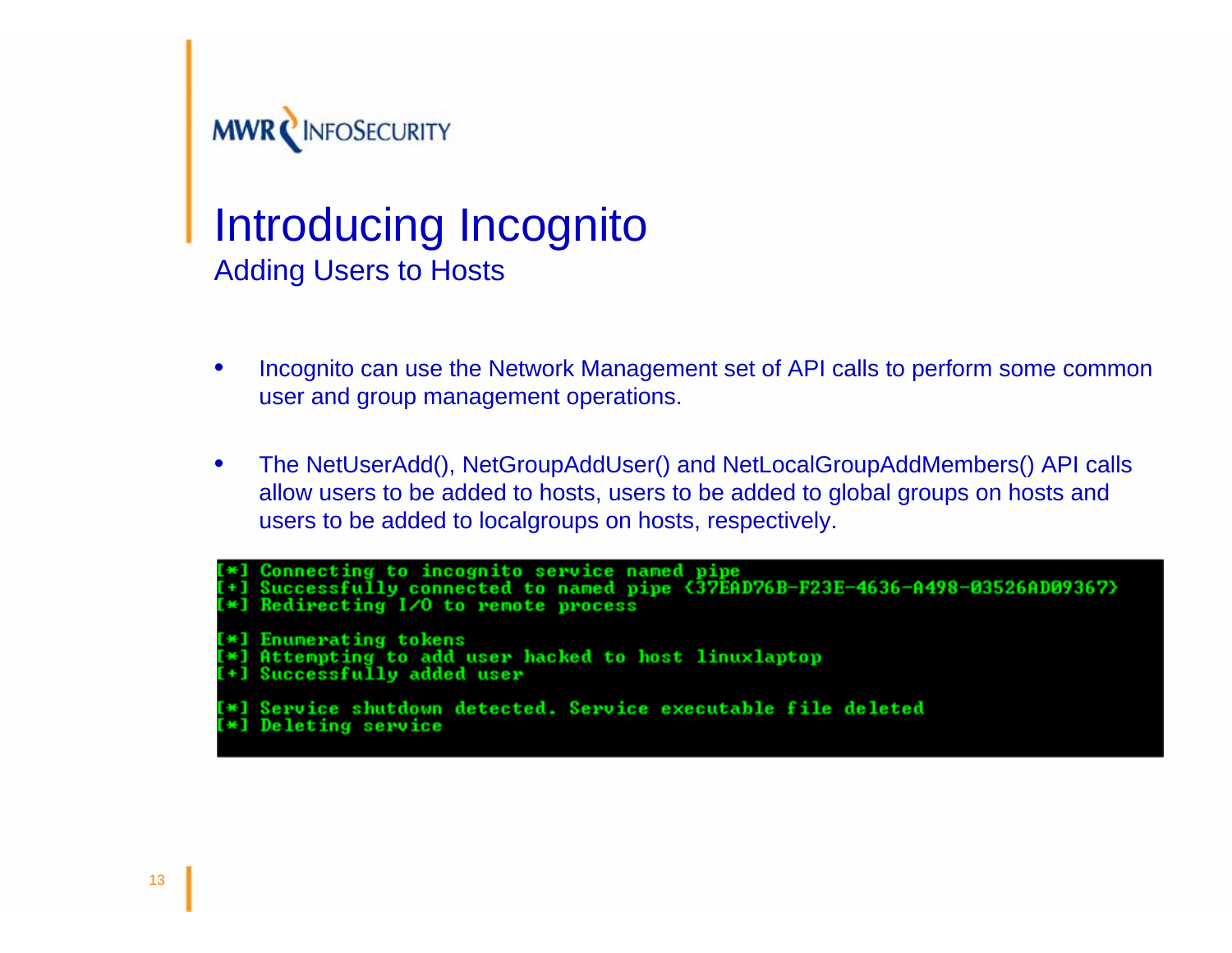

# **MWRCINFOSECURITY**<br>Incognito Demo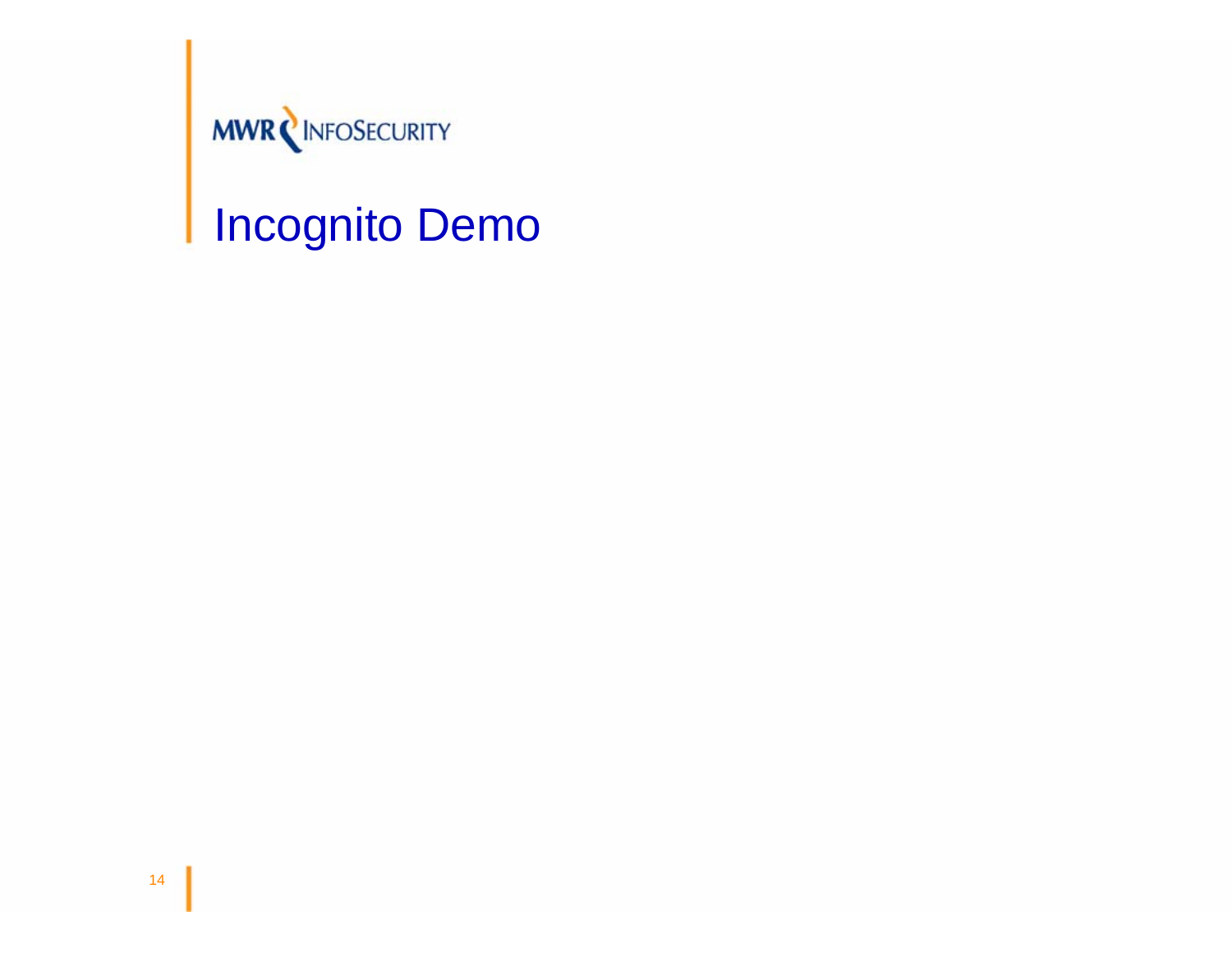

# MWRCINFOSECURITY<br>Unsuspected 0wnage

- I'm currently logged off. My account is safe...right?
	- o It is supposed to be as all tokens should be cleaned up when a session ends (for example, when you log off in the case of an interactive login)
	- o Whilst researching this topic I stumbled upon a case where this isn't true
	- o On unpatched systems the tokens for interactive logins appear to persist after logoff.
	- o Tokens are only reported as impersonation level tokens through the W32 API but if you try to use them it turns out they can access network resources!
	- o Tokens do not disappear until reboot
- **Therefore, if you logged into "that ropey old development system" briefly a month ago as a Domain Admin then your entire Windows Domain just got 0wned! :)**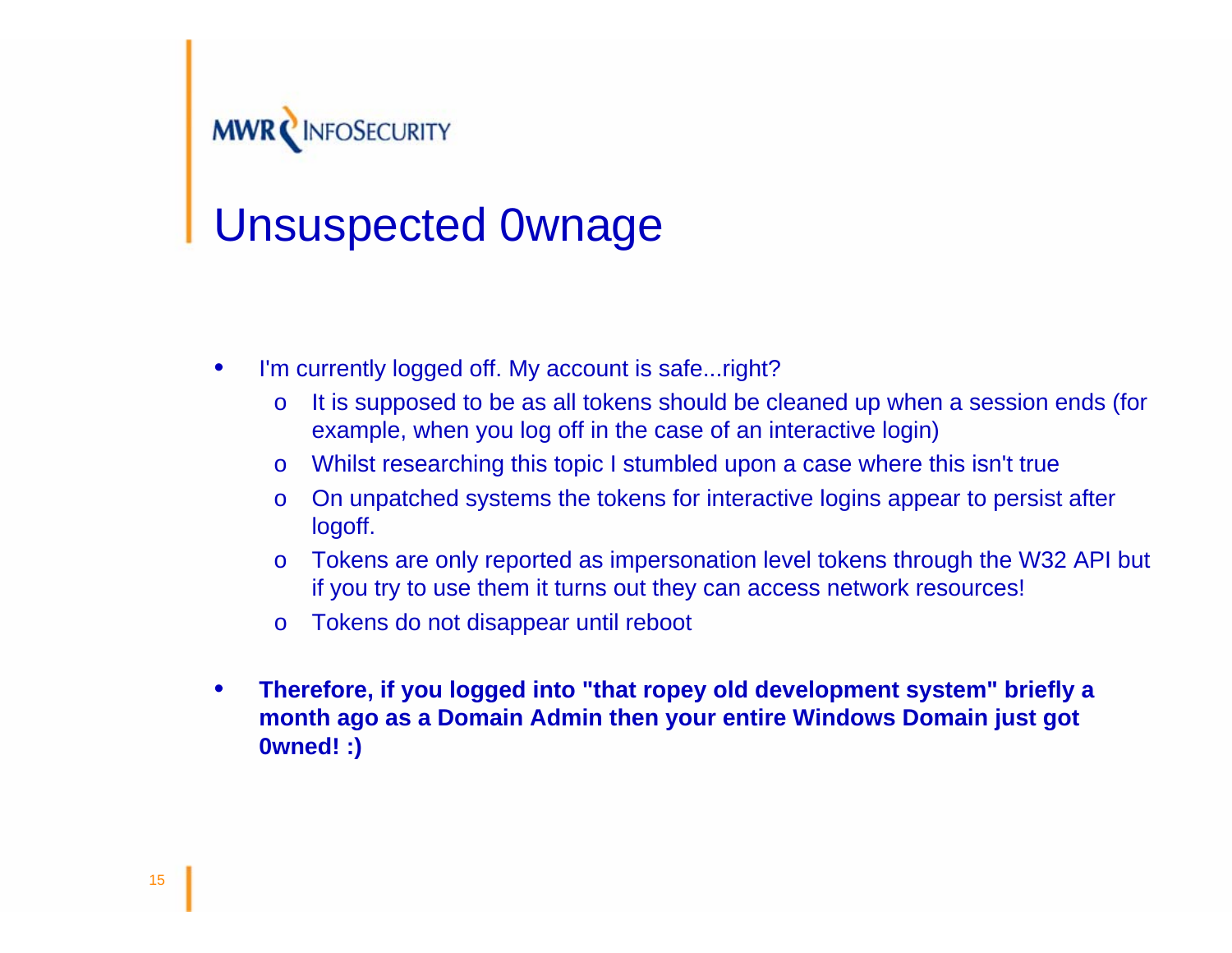

## Unsuspected 0wnage Demo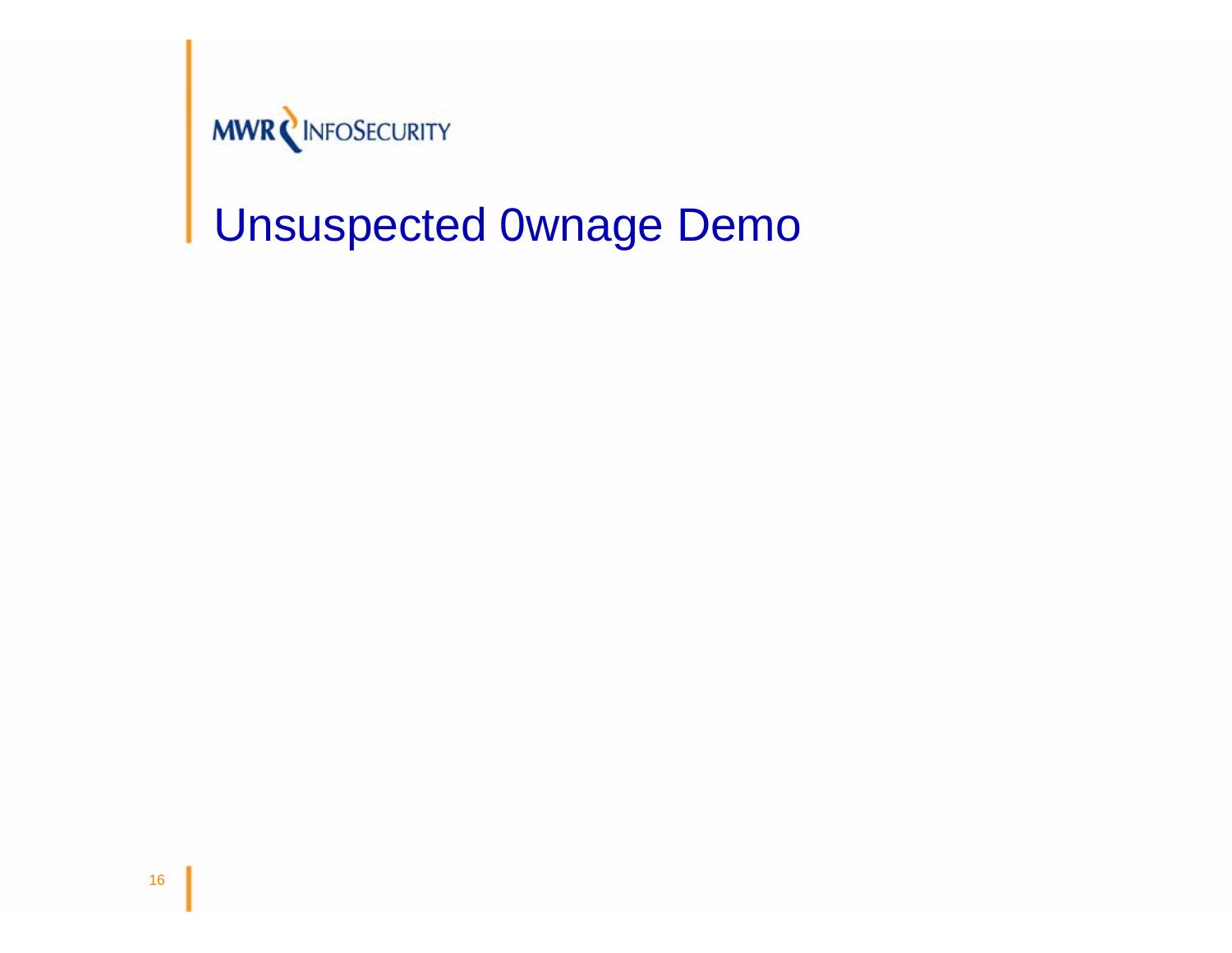

# **MWRCINFOSECURITY**<br>Metasploit Integration

- I am a big fan of the Metasploit project
- Whilst writing Incognito it occurred to me that Incognito's functionality would be very useful as a Meterpreter module
	- o It would allow Incognito's features to be utilised directly through an exploit launched from Metasploit
	- o The Meterpreter runs as a thread and so implementing the functionality to cause that thread to impersonate another token would automatically allow all of the existing Meterpreter functionality to be used under the context of other tokens
	- o The automated exploitation functionality offered by Metasploit could be used to perform certain actions automatically on every compromised host across a large network
	- o e.g. Tell Metasploit to try to compromise every windows system on a particular address range, snarf the hashes of all the available tokens and try to add a new domain administrator.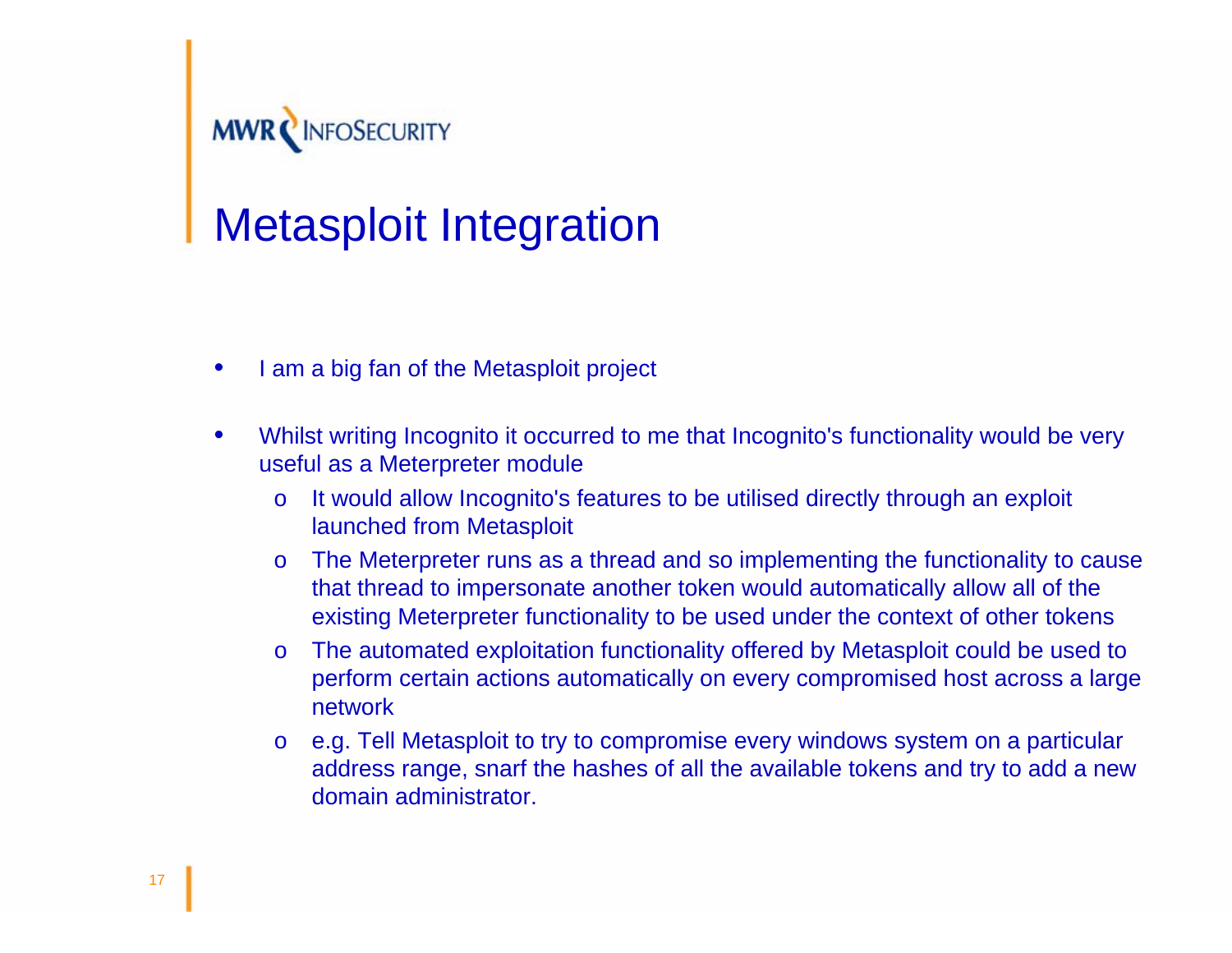

## Incognito Meterpreter Module Demo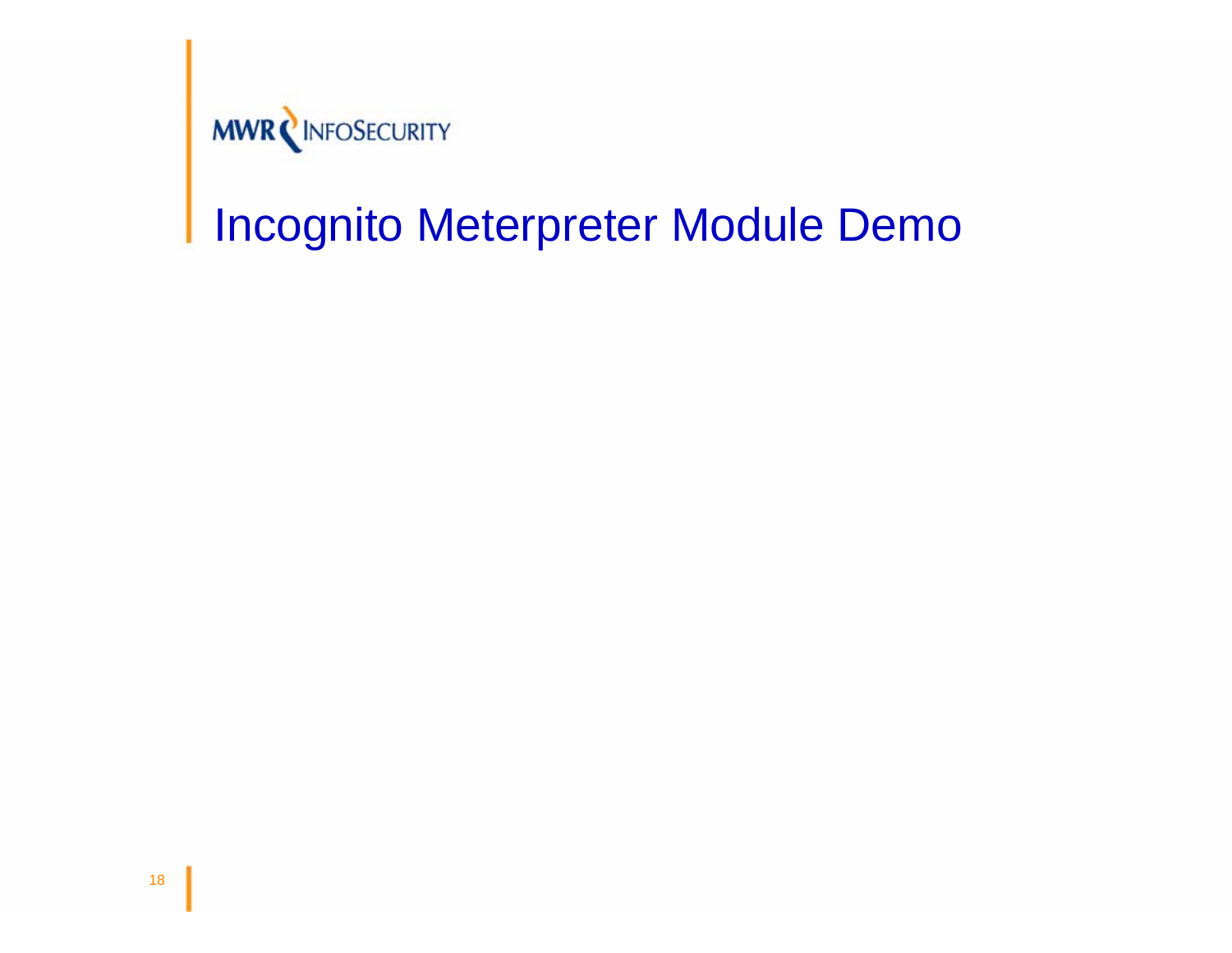

# **MWRCINFOSECURITY**<br>Precision Strikes

Locating targets that might house interesting tokens

- When using Incognito's functionality for domain privilege escalation it is a useful general tool for "squeezing all the juice" out of a compromise
- However, a penetration test may often be highly targeted e.g. attacking an organisation's financial SQL Server databases
- These systems may be very well protected and so safe from direct compromise. However, other systems that house tokens which have access to these systems may be less well protected e.g. the DBA's desktop
- It is likely that it would not be feasible to make the effort to compromise as much of a large network as possible in a brute force approach, hoping compromised systems might house these sensitive tokens.
- It would be nice if it were simple to locate systems that house these tokens before making the effort to compromise them…..a precision strike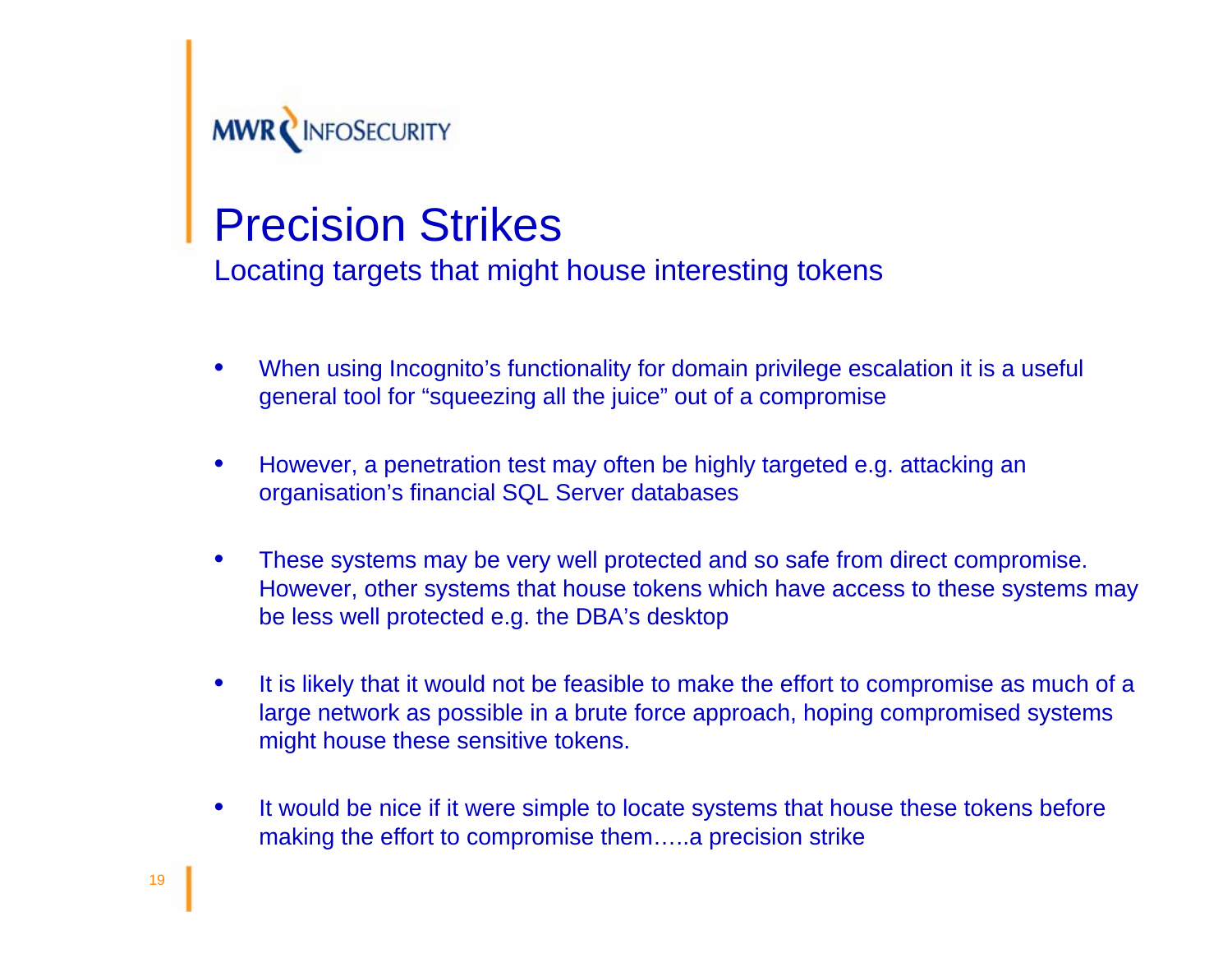

# **MWRCINFOSECURITY**<br>Locating Tokens

- Incognito comes with a supplementary tool which offers the ability to enumerate what tokens might be present on a system before compromising it
- The tool is called find token and it can sweep a network remotely in order to search for particular tokens
- This is achieved via the API call NetWkstaUserEnum() which can be used to enumerate the currently logged on users
- To sweep an entire domain using this API call, it is only necessary to have a standard domain user account.
- It is not perfect since it lists users that have logged on previously but have since logged off and so can produce false positives. However, this can be very useful for unpatched hosts that do not clean up their tokens on logoff!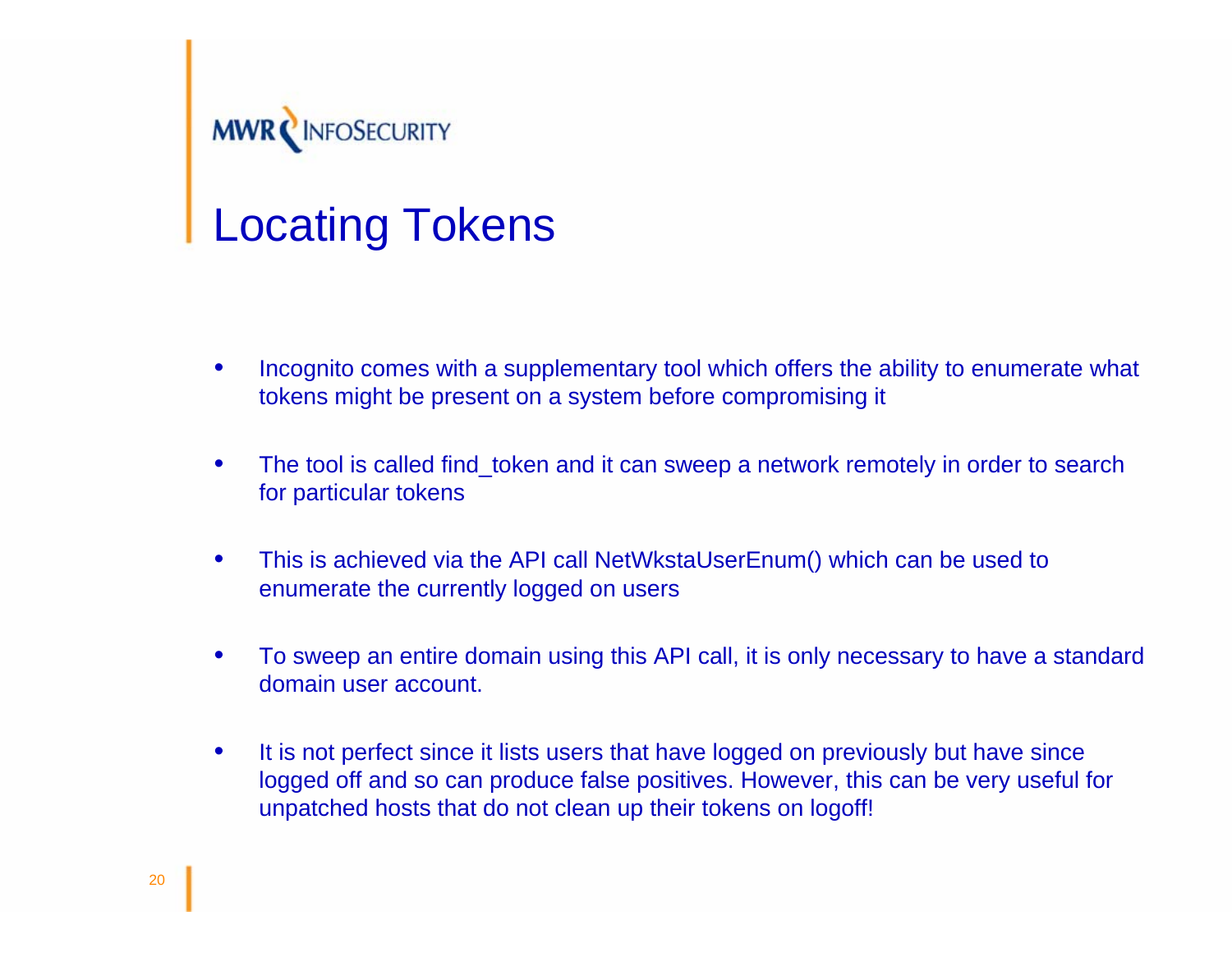

#### Targeted Penetration Testing With Incognito A Basic Methodology

- 1) Determine targets (e.g. critical database servers)
- 2) Conduct conventional penetration testing
- 3) If penetration attempts fail then attempt to enumerate who has access to the system with standard techniques (e.g. members of local administrators group)
- 4) Locate other systems that might currently house the relevant users' tokens (with find token's functionality)
- 5) Attempt to penetrate these systems
- 6) If present, use tokens from compromised hosts to compromise main targets